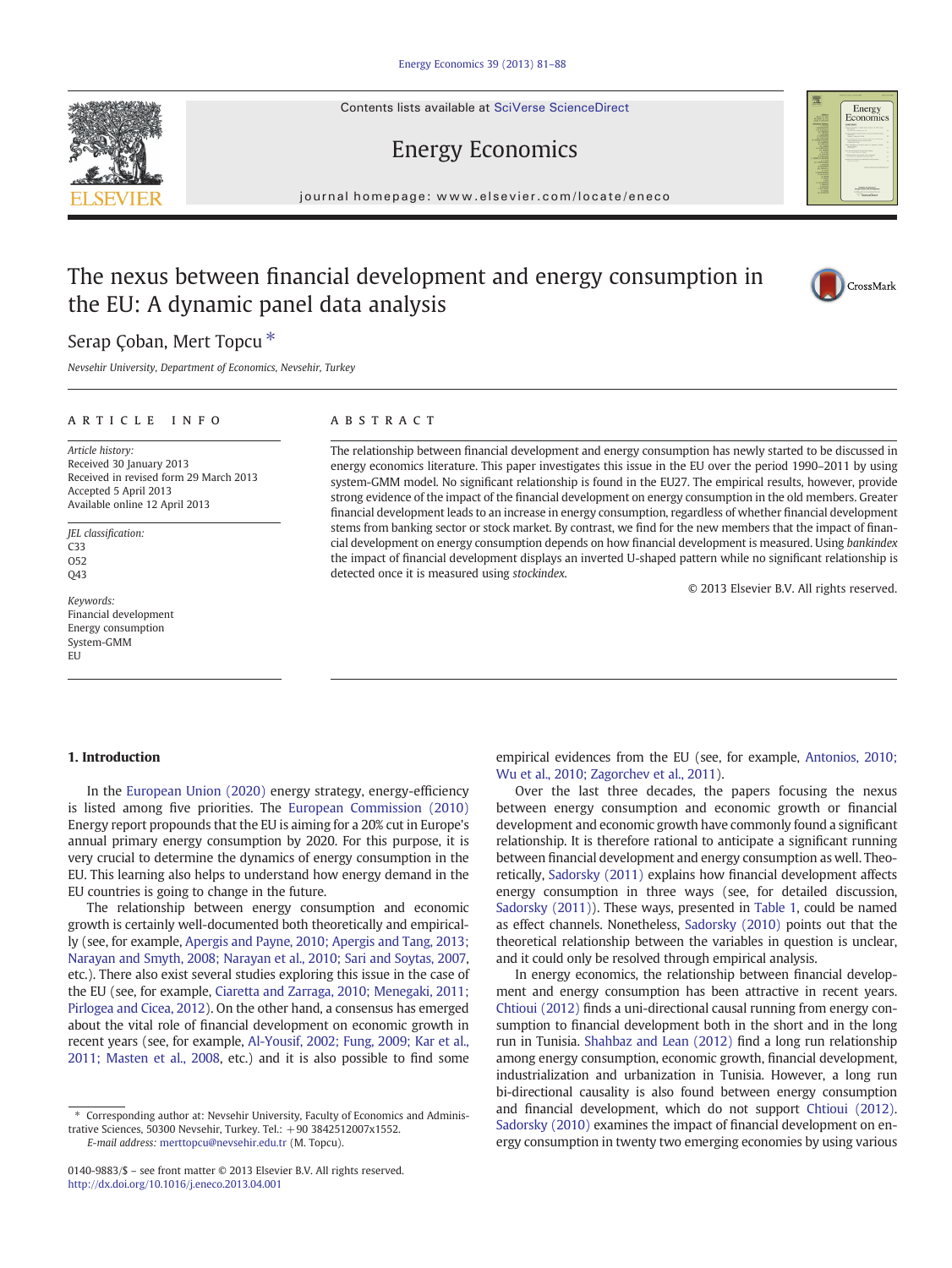### <span id="page-1-0"></span>Table 1

Effect channels of financial development over energy consumption.

| Effect<br>channels                      | Reflection of the effects                                                                                                                                                                                                                                                                                                              |
|-----------------------------------------|----------------------------------------------------------------------------------------------------------------------------------------------------------------------------------------------------------------------------------------------------------------------------------------------------------------------------------------|
| Direct effect                           | When there is improved financial development, consumers can<br>borrow easier and cheaper in order to buy durable consumer<br>goods which consume energy a lot.                                                                                                                                                                         |
| <b><i><u>Business</u></i></b><br>effect | Improved financial development helps businesses in accessing to<br>financial capital easily and less costly. Additionally, stock market<br>development can also affect businesses by providing them additional<br>funding source. These ones can let businesses expand<br>their present business potential and increase energy demand. |
| Wealth<br>effect                        | Increased stock market activity usually affects the confidence of<br>consumers and businesses by creating wealth effect. Increased<br>economic confidence may expand the economy and promote<br>energy demand.                                                                                                                         |

Source: [Sadorsky \(2011\):](#page--1-0) 1000.

financial development indicators over the period 1990–2006. It is found that financial development affects energy consumption positively in this panel sample. In his further study, [Sadorsky \(2011\)](#page--1-0) investigates the same issue on nine frontier economies of Central and Eastern Europe (CEE) during the period 1996–2006. This time he divides financial development indicators into two parts and shows that the impact of financial development has a significant positive impact when financial development is measured using bank related variables. Measurement using stock market variables, however, reveals that only stock market turnover has a significant positive impact on energy consumption. [Islam et al. \(2013\)](#page--1-0) examine the relationship among energy consumption, aggregate production, financial development and population in Malaysia and they find that economic growth and financial development are effective on energy use both in the short and in the long run. [Tang and Tan \(2012\),](#page--1-0) another paper in Malaysia, find that energy consumption and financial development are correlated in the long run and energy is a prominent resource for financial sector development. [Xu \(2012\)](#page--1-0) investigates the nexus between financial development and energy consumption during the period 1999–2009 with a panel data set in 29 provinces of China, using system-GMM. The results indicate a positive significant relationship between financial development and energy consumption when financial development is measured using the ratio of loans in financial institution to GDP and the ratio of FDI to GDP. On the other hand, the results of [Jalil and Feridun \(2011\)](#page--1-0) suggest that financial development leads to a decrease in environmental pollution in China. [Kakar et al. \(2011\)](#page--1-0) imply that while financial development affects energy consumption in the long run; there is no significant relation in the short run in Pakistan. Moreover, the results fail to prove any causal running between financial development and energy consumption. [Ozturk and](#page--1-0) [Acaravc](#page--1-0)ı (2012) yield evidence of a long run relationship between per capita energy consumption and financial development in Turkey. In addition, they reveal that while per capita energy consumption causes financial development in the short run; financial development does cause changes in per capita energy consumption in the long run. [Mehrara and Musai \(2012\)](#page--1-0) conclude that financial development and energy consumption is cointegrated in the case of Iran. [Al-mulali and](#page--1-0) [Sab \(2012a\)](#page--1-0) find that energy consumption enables selected 19 countries to achieve high economic and financial development. In another paper, [Al-mulali and Sab \(2012b\)](#page--1-0) also conclude that energy consumption plays an important role in increasing financial development in the Sub Saharan African countries. [Mielnik and Goldemberg \(2002\)](#page--1-0) point out that foreign direct investment as an indicator of financial development has a significant negative impact on energy intensity on a sample of twenty developing economies.

The purpose of this study is to examine the impact of financial development on energy consumption in the EU. In this regard we employ generalized method of moments (GMM) during the period 1990–2011. We further divide sample size into two groups as the old members, EU15, that joined before 1996 and the new members that joined in 2004 and 2007 enlargements.<sup>1</sup> Although there are some studies on this issue as is mentioned above; to the best of our knowledge there is no other published study in the case of the EU. This paper therefore aims to fulfill this gap and contributes to empirical literature. Moreover, we construct two indexes representing banking and stock market variables as an indicator of financial development employing Principle Component Analysis (PCA).

The rest of the paper proceeds as follows: Section 2 describes empirical model and data, [Section 3](#page--1-0) presents PCA and GMM methodology, and [Section 4](#page--1-0) reveals empirical findings and discussion. Finally, we conclude in the last section.

### 2. Empirical model and data

In this paper, we investigate the dynamic linkages between energy consumption and financial development for the EU countries during the period 1990–2011 using system-GMM model with a strongly balanced data. Following [Sadorsky \(2010\),](#page--1-0) the empirical model is identified as a reduced form dynamic panel model of energy demand. Energy demand (*energy*) is described as a function of income  $(y)$ , price  $(p)$  and financial development  $(fd)$ .

$$
energy_{it} = \alpha_i energy_{it-1} + \beta_{i1}y_{it} + \beta_{i2}p_{it} + \beta_{i3}fd_{it} + v_i + \phi_t + \varepsilon_{it}
$$
 (1)

where *i* indicates the country ( $i = 1, ..., 27$ ) and *t* indicates the time period ( $t = 1990, ...2011$ ).

We gathered annual data on energy consumption, real GDP per capita, energy prices and financial development indicators for the period 1990–2011. The data of energy consumption is measured as energy use in kg of oil equivalent per capita and real GDP per capita is measured as constant 2005 US dollars. Real oil prices are represented by energy prices.<sup>2</sup> Since foreign direct investment is regarded as an emerging financial market determinant, it is added into the model. It is measured as net inflows as a share of GDP and denoted by *fdi*. All the data are sourced from the World Bank World Development Indicators (WDI) database.

We divide financial development indicators into two main parts: baking variables and stock market variables as mentioned in the previous studies. Considering [Beck and Demirguc-Kunt \(2009\)](#page--1-0), eleven banking variables and four stock market variables $3$  are chosen as financial development indicators. The bank related variables used in the paper are deposit money bank assets to GDP (dbagdp), financial system deposits to GDP (fdgdp), liquid liabilities as a share of GDP (llgdp), private credit to GDP (pcrdbgdp), bank overhead costs (overhead), net interest margin (netintmargin), concentration ratio (concentration), return on assets (roa), return on equity (roe), cost-income ratio, (costinc) and z-score. On the other hand, the stock market variables used in the paper are stock market turnover ratio (stturnover), stock market capitalization to GDP (stmktcap), stock market value traded to GDP (stvaltraded) and number of listed companies per 10,000 people (*listco\_pc*). The data of these variables are gathered from the [World](#page--1-0) [Bank Financial Structure Database \(2012\)](#page--1-0).

Modeling various related financial development indicators in a same equation could lead to multicollinearity. Additionally, observing aggregate effect of these indicators may be more efficient rather than

 $1$  The 15 "old" member states of the EU are: Austria, Belgium, Denmark, Finland, France, Germany, Greece, Ireland, Italy, Luxembourg, Netherlands, Portugal, Spain, Sweden and the United Kingdom. The 12 "new" member states of the EU are: Bulgaria, Cyprus, Czech Republic, Estonia, Hungary, Latvia, Lithuania, Malta, Poland, Romania, Slovakia and Slovenia.

 $2\degree$  Energy price data are obtained by dividing Brent crude oil prices to each country's consumer price index (cpi,  $2005 = 100$ ).

<sup>&</sup>lt;sup>3</sup> Although a good number of stock market variables can be used as financial development indicator, only four of them are included in the study due to missing data matter for the most of the countries.